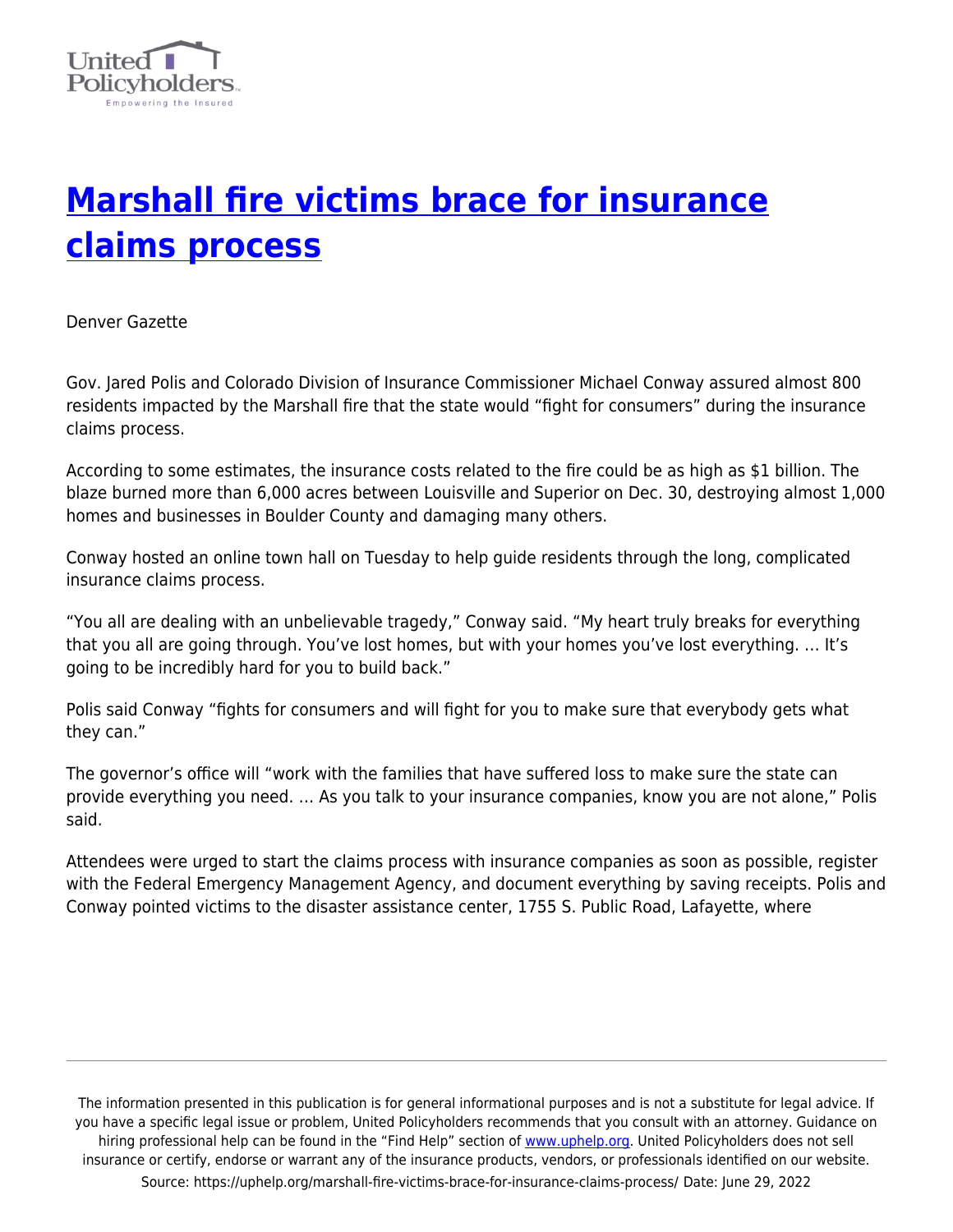

residents can meet with FEMA representatives, along with representatives from most major insurance companies as well as many nonprofit support groups.

USAA spokesperson Rebekah Nelson said Thursday that her company has taken about 550 claims for fire damage.

"The majority are low severity smoke and soot claims," Nelson said in an email.

She urged homeowners to "keep receipts for any items they may have needed to purchase and take photos," along with only making temporary repairs and being aware of fraudulent contractors already moving into the area.

"Homeowners should work with their insurance company, the Better Business Bureau or local authorities for recommendations on trusted contractors," she said.

Attendees were urged to read their insurance policies closely.

"I know reading your insurance policy can be a daunting task, but it's going to be important for you to understand the benefits that are available to you," Conway said.

Participants peppered officials with questions about "additional living expenses" — which oftentimes are capped at 12 months by some policies — and the difference between "actual cash value" and "replacement costs" when it comes to rebuilding homes.

"None of us believe there's any scenario that we're going to have our homes rebuilt in 12 months," resident Jason Grant said. "Even if we were without a fire, it would be two years. That's what I've been told."

"We're going to be issuing an emergency regulation in the next day or two to extend those (additional living expense) benefits," said Conway, who noted that victims' benefits from the Grand County fires were about to expire. "I'm going to do everything that I possibly can to take care of you all."

Many policies allow holders to be paid 30% up front to help with living expenses, he said.

"If your home is a total loss, your insurance company must offer you at least 30% of your contents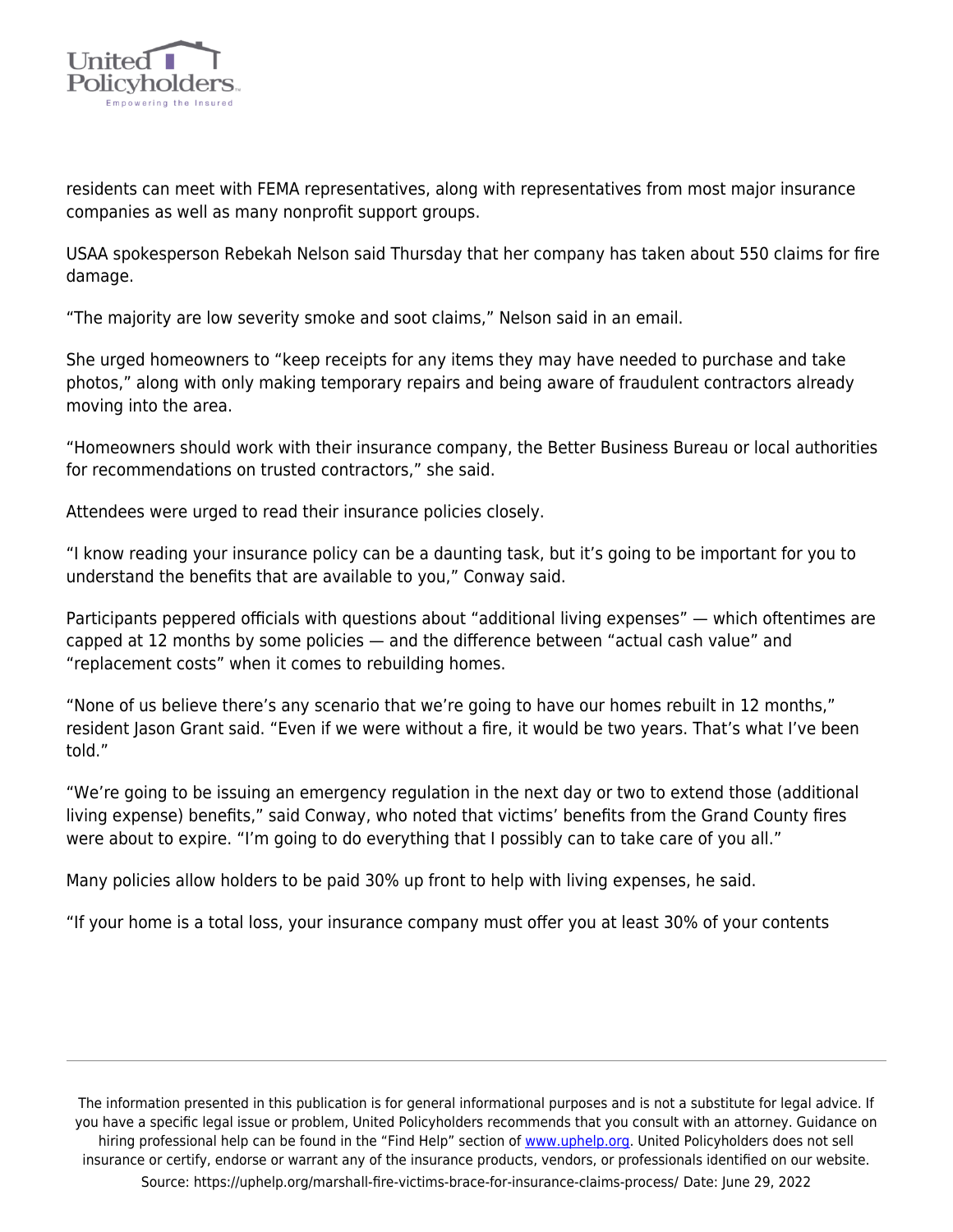

coverage immediately," Conway said.

Residents also asked about debris removal and whether they should hire someone or wait for a community solution of some kind.

"We're going to figure the best path forward on debris removal," Conway said.

Providing an inventory of everything in the home is going to be a tedious process.

"It's an emotional and time-consuming process to fill out an inventory," said Tracy Garceau, lead regulatory complaint analyst for the state.

Stacey Hanna and her husband Lysle Dirrim lost their Louisville home of 15 years in the fire. Hanna told The Denver Gazette on Monday that she tried to start that process.

"I closed my eyes and tried to go through the house room-by-room to make a list of all we had," Hanna said. "I made it as far as the front entrance room and hallway before I broke down crying and had to stop."

Conway said he met with Amy Bach, executive director of United Policyholders, an insurance information resource and "voice for consumers," according to its [website.](http://uphelp.org/)

"We were having a conversation about how in certain circumstances, in other states, insurance companies have completely waived the requirement for inventories in big disasters," Conway said.

United Policyholders has resources like "Road to Recovery" packets on its site.

Catastrophe modeling firm Karen Clark & Company said Wednesday that it expects insured losses of about \$1 billion. There were 1,725 homes in the burn area, with a total value of \$825 million, according to risk modeling firm AIR.

"The Marshall Fire became the most destructive fire in Colorado's history partially due to its location in the wildland-urban interface — the region where unmanaged (or natural) vegetation meets urban expansion," said Jeff Amthor, AIR assistant vice president of research.